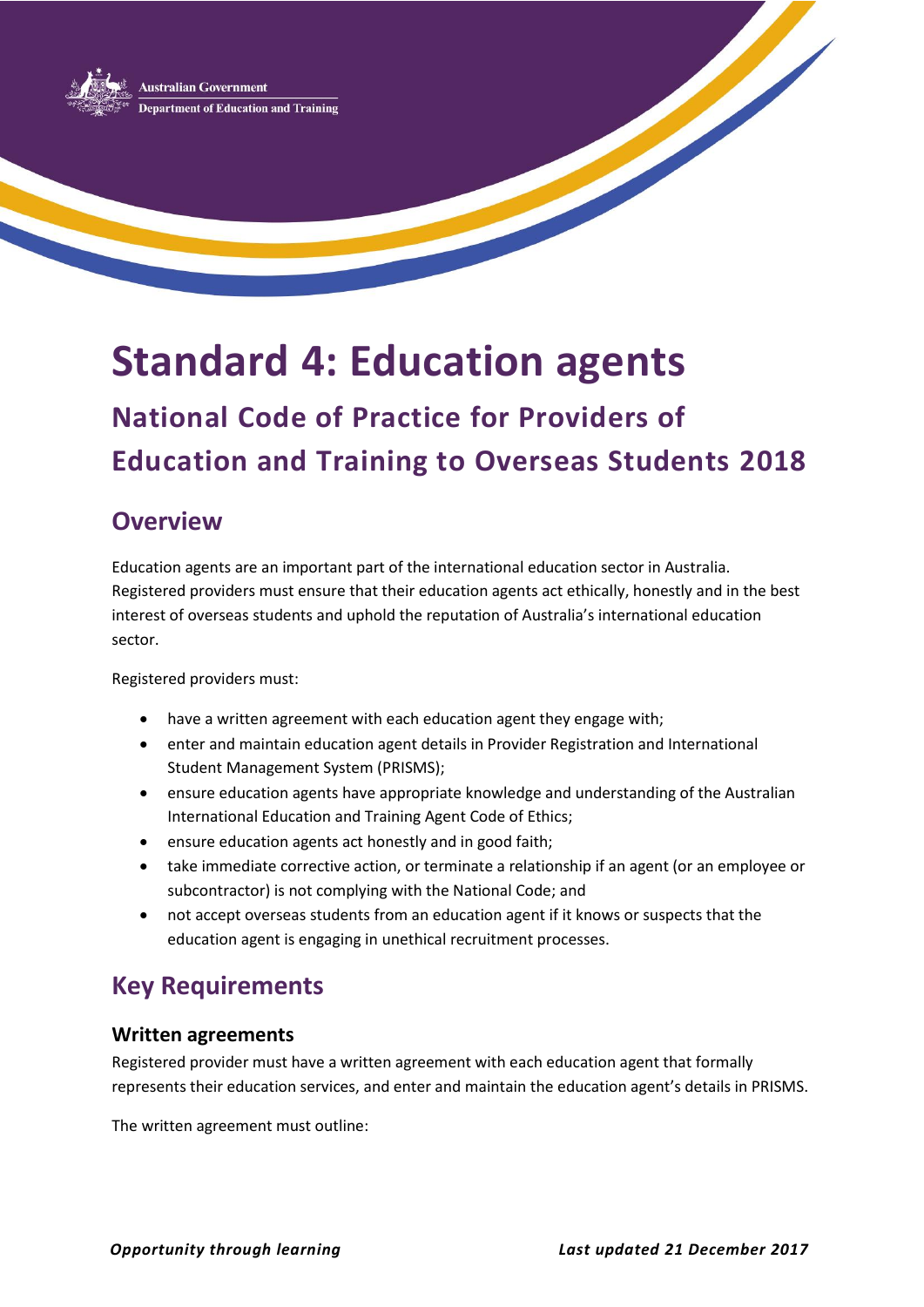- the registered provider's responsibilities, including for compliance with the *Education Services for Overseas Students Act 2000* (ESOS Act) and National Code 2018;
- the requirements of the agent in representing the registered provider;
- the registered provider's processes for monitoring the education agent's activities and ensuring the education agent gives overseas students accurate and up-to-date information;
- the corrective actions that may be taken and the grounds for termination of the written agreement with the education agent; and
- the circumstances which information about the registered provider may be shared by the registered provider and Commonwealth or state and territory agencies.

Registered providers do not need to immediately update any written agreements with education agents entered into before 1 January 2018. Any new written agreements with education agents, or renewal of written agreements with education agents, after 1 January 2018 should comply with the National Code 2018. If there are any changes to these arrangements, the department would explore this further in 2018 and ensure providers have sufficient time to implement them.

#### **Education agents**

Registered providers must ensure the education agents they engage with act ethically, honestly and in the best interest of overseas students. This means that registered providers must ensure its education agents declare and take all reasonable steps to avoid conflicts of interest with its duties as an education agent of the registered provider. This provision is to ensure transparency in the education agent's activities.

Examples of conflicts of interest include, but are not limited to:

- when the agent charges services fees to both overseas students and registered providers for the same service;
- where an education agent has a financial interest in a private education provider; or
- where an employee of an education agent has a personal relationship with an employee of the education provider.

Registered providers must also ensure education agents observe appropriate levels of confidentiality and transparency in dealings with overseas students while acting honestly and in good faith.

Education agents must also have appropriate knowledge and understanding of the overseas education system in Australia, including the Australian International Education and Training Agent Code of Ethics. Registered providers should ensure any education agents they engage with, including offshore agents, have up-to-date and accurate marketing information.

The Australian International Education and Training Agent Code of Ethics is based on the *[London Statement.](https://www.britishcouncil.org/sites/default/files/london_statement.pdf)* These requirements ensure education agents adhere to and practice responsible business ethics, and that education agents understand their obligations to provide current, accurate and honest information to overseas students to help them make informed decisions about study in Australia.